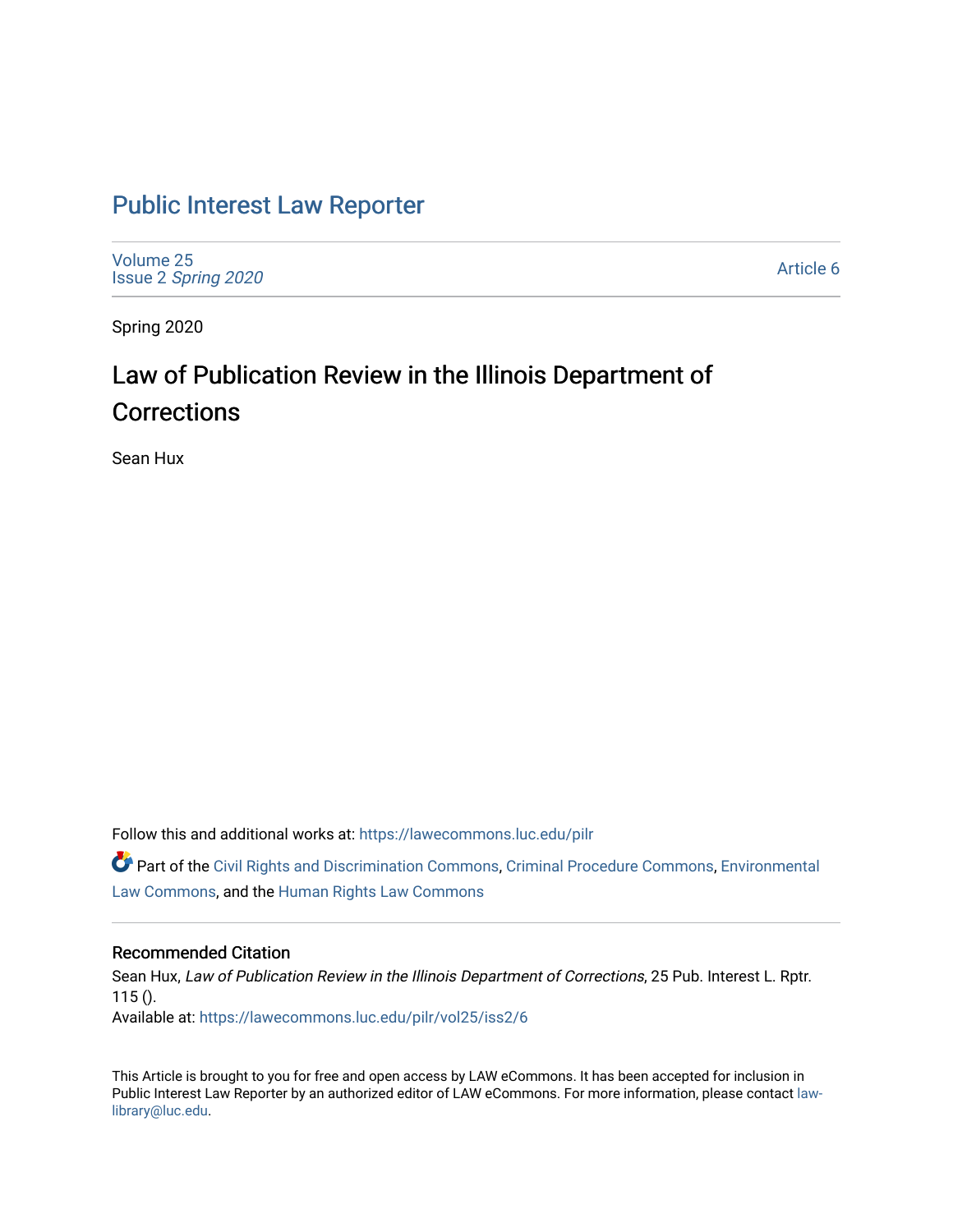## **Law of Publication Review in the Illinois Department of Corrections**

Sean Hux

In January of 2019, the Illinois Department of Corrections (IDOC) removed some 200 books from its library at the Danville Correctional Center  $(DCC)$ .<sup>1</sup> The DCC is a prison in the east-central part of Illinois run by the IDOC where, for the better part of a decade, the Education Justice Program (EJP) has taught classes to inmates on humanities centered courses.<sup>2</sup> Educational programs such as the EJP are also critical for stocking prison libraries in Illinois, where the IDOC has spent a total of \$300 on materials for libraries in over two dozen prisons across the state.<sup>3</sup> When asked about the removal of the books, then-director of the Illinois Department of Corrections responded that "Somehow, a lot of books got into the institution without going through our review process. That was our fault [. . .] We let books in and some of them maybe shouldn't have been, some of them are very good books."4

Among those titles removed were "Up From Slavery" by Booker T. Washington, "Mapping Your Future: A Guide to Successful Reentry 2017-2018," and "Visiting Day," a children's book about visiting a parent in prison by author Jacqueline Woodson.<sup>5</sup> Others were "The Souls of Black Folk," "Uncle Tom's Cabin," and Frederick Douglass's Memoir.6 EJP Director, Rebecca Ginsburg, testified at a hearing before Illinois State Representatives that a corrections lieutenant had told program officials that the problem with the materials was that they were "racial."7 At those same hearings, Ms. Ginsburg added that "without action from the legislators or [someone] very high up in state

*7 Id.*

I Ed Lyon, *Illinois* DOC *Interferes with Prisoners' College Program by Removing Books,* PRISON LEGAL NEwS (Oct. 7, 2019) https://www.prisonlegalnews.org/news/2019/oct/7/illinoisdoc-interferes-prisoners-college-program-removing-books/.

**<sup>2</sup>***Id. 3 Id*

<sup>&</sup>lt;sup>4</sup> Lee V. Gaines, *Illinois Prison Removes More than 200 Books from Prison Library*, ILLINOIS NEWSROOM, https://illinoisnewsroom.org/2019/05/29/illinois-prison-removes-more-than-200 books-from-prison-library/ (last visited Feb. 26, 2020).

<sup>5</sup> *Id.*

<sup>6</sup> Peter Nickeas, *Its the racial stuff: Illinois prison banned, removed books on black history and empowerment from inmate education program,* CHICAGO TRIBUNE (Aug. 15, 2019) *https://* www.chicagotribune.com/news/ct-illinois-prison-books-removed-inmate-education-20190815- 6xlrmfwmovdxnbc3ohvsx6edgu-story.html.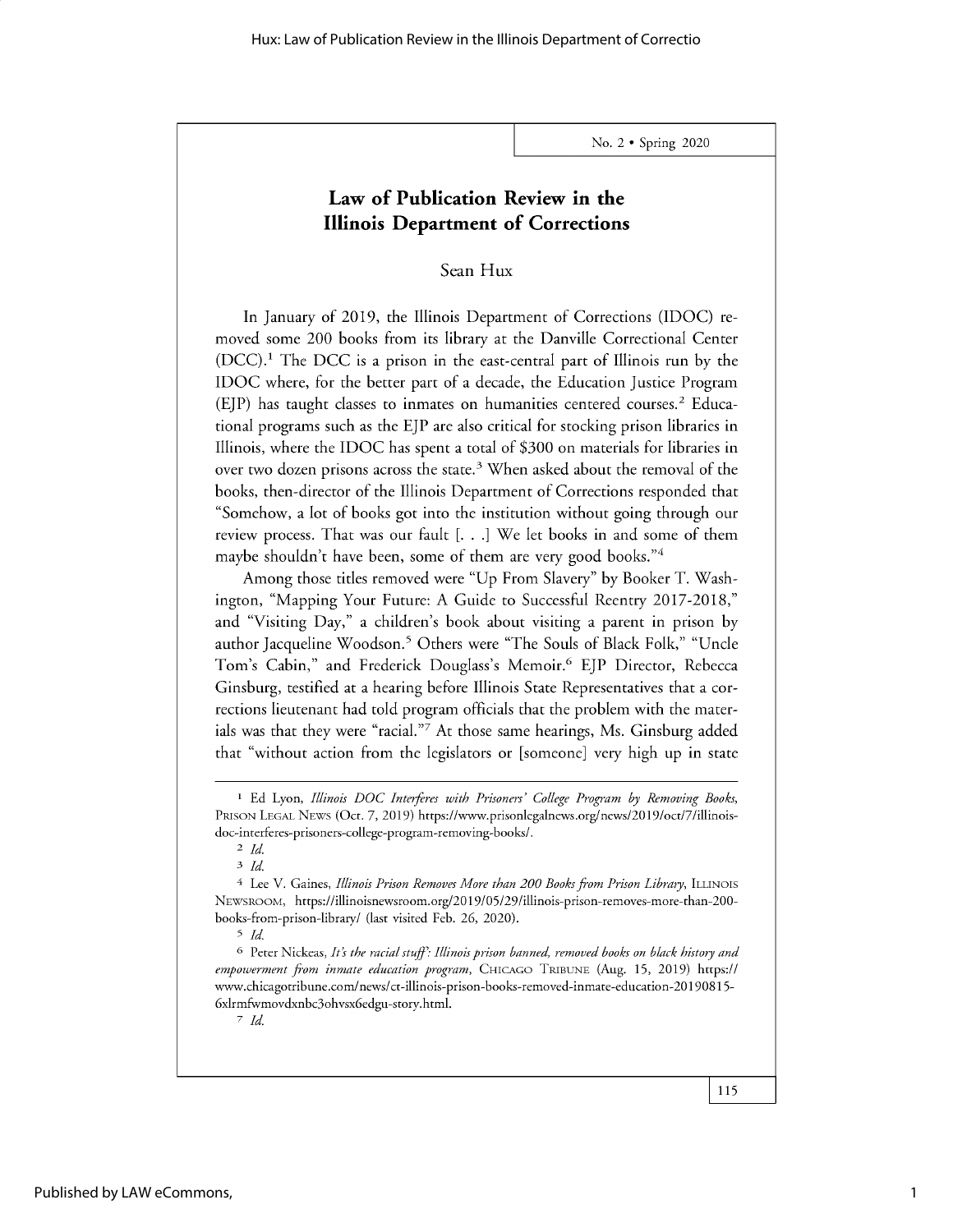**government, we can expect this to continue to** happen."<sup>8</sup>**Due to the state of the statutory and administrative law surrounding the censorship of published materials in Illinois prisons, Ms. Ginsburg was, and remains, absolutely correct.**

#### PRISON PUBLICATION REVIEW IN ILLINOIS STATUTES

**The statutory law of the state of Illinois, which addresses publications in prisons, is limited to a few passages in the Illinois Unified Code of Corrections. <sup>9</sup>The law surrounding the access to publications by specifically adult inmates' is an even slimmer collection of sections between 730** ILCS *5/3-2* **and 3-8.10 Other sections of the statute focus on access to publications by juveniles interred in the Illinois Correctional System." Chapter 3, Article 2 outlines the general powers granted to the Illinois Department of Corrections by the Illinois Congress. <sup>12</sup>Section 3-2-2 is perhaps the largest individual section in the Unified Correctional Code. It lays out the Department of Corrections' basic** duty to **"accept persons committed to it by the courts of this State for care,** custody, treatment and rehabilitation. . ." as well as numerous other duties.<sup>13</sup>

**It appears as though Section 3-2-2 was originally drafted to lay out the very core elemental duties of the department of corrections. Over time, smaller and much more specific powers were added by the legislature without much regard for compositional clarity across the whole statute.14 These dangling subsections cover a multitude of unrelated and miscellaneous powers and duties, which is the predominant reason why this section is one of the largest in the** Unified Code of Corrections.<sup>15</sup> These "miscellaneous" duties vary from ad**ministrative prerogatives relating to the transport of 'committed persons' and the upkeep of prison facilities to more specific programmatic powers such as** "to **provide educational and visitation opportunities to committed persons within its institutions through temporary access to content-controlled tablets that may be provided as a privilege to committed persons to induce or reward**

- **<sup>11</sup>730 Ill. Comp. Stat. 5/3-10.**
- **12 730 Ill. Comp. Stat.** 5/3-2-2.
- **<sup>13</sup>730 Ill. Comp. Stat.** 5/3-2-2(1)(a).
- **<sup>14</sup>730 Ill. Comp. Stat.** 5/3-2-2.

**<sup>15</sup>***Id.*

**<sup>8</sup> Lyon, supra note 1.**

**<sup>9 730</sup> Ill. Comp. Stat. 5/3.**

**<sup>10</sup>730 Ill. Comp. Stat.** 5/3-2, 3-8; 730 **Ill. Comp. Stat. 5/3-10 (sections specifically related to the operation of Juvenile Correctional Facilities).**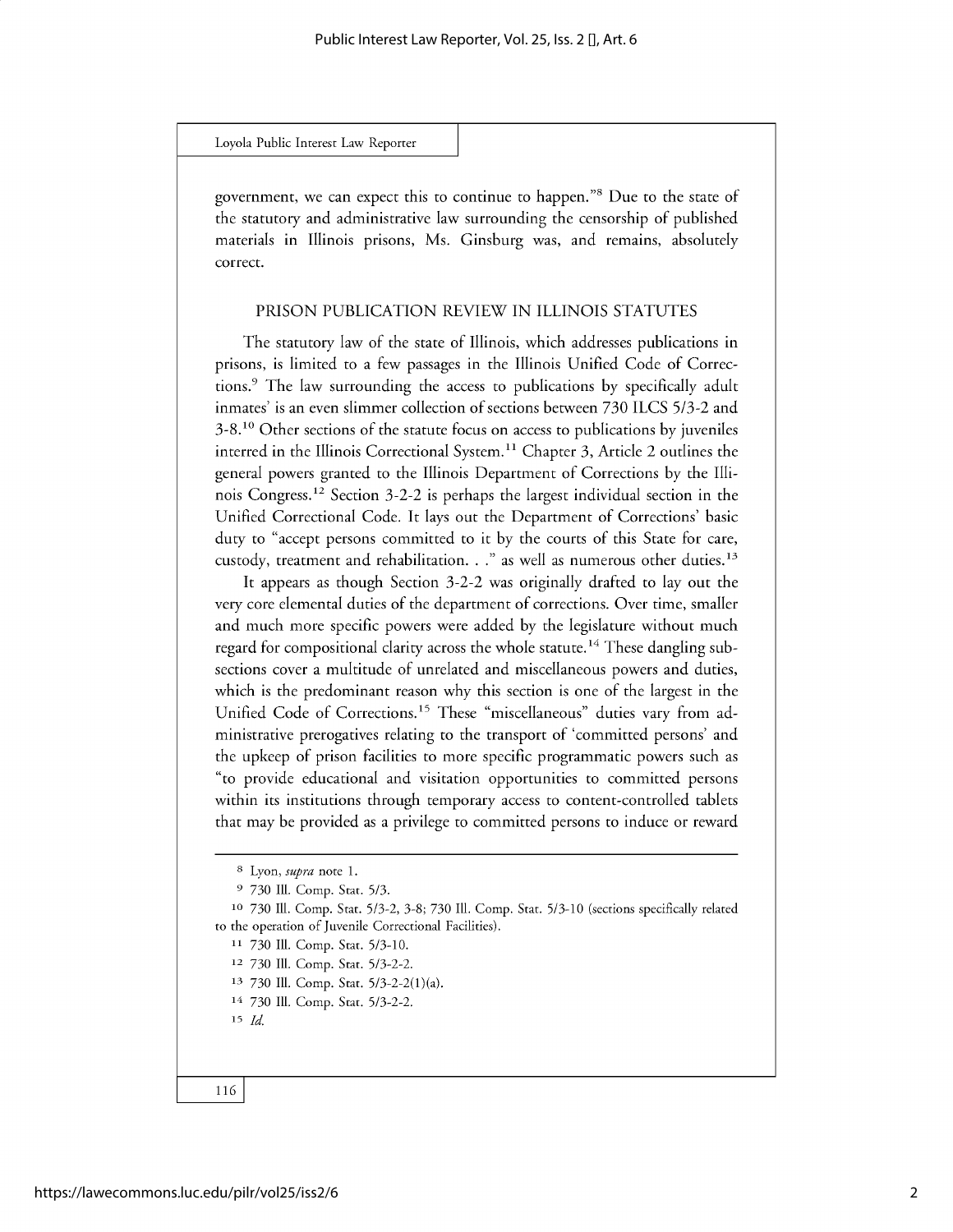compliance."<sup>16</sup> The general 'maintenance of facilities and programs' subsections under section 3-2-2 are cited by the Department of Corrections as an abstract statutory authority, which they rely on to deny publications to prisoners.<sup>17</sup> However, the sections of the Correctional Code which more specifically address inmate access to publications are found in section 3-7.18

Much like the general powers of the department outlined in section 3-2, section 3-7 gives sweeping powers to promulgate rules and regulations that the department determines to be necessary in order to fulfill its greater statutory responsibilities.19 The language of section 3-7-1 reads, "The Department shall promulgate Rules and Regulations in conformity with this Code."<sup>20</sup> Section 3-7-2 outlines some substantive responsibilities of the department, but once again, in very broad language.<sup>21</sup> In subsection (a) the statute reads, "All institutions and facilities of the Department shall provide every committed person with access to. . .a library of legal materials and published materials including newspapers and magazines approved by the Director. A committed person may not receive any materials that the Director deems pornographic."<sup>22</sup> There are a handful of further instructions regarding restrictions on the reception of published materials through the mail in section *3-8-7.5* and the establishment of the prisoner grievance system in section 3-8-8.23 Beyond these, however, there is no further statutory law in Illinois that directly relates to the access to published materials in adult correctional facilities in the state. The grant of power given by the Illinois legislature to the Department of Corrections, while not absolute, is vast. As a result, the greatest concentration of law, as it relates to prisoner access to publications, falls securely into the administrative law of the Illinois Department of Corrections.

## PRISON PUBLICATION REVIEW IN ILLINOIS ADMINISTRATIVE LAW

The power to grant or deny inmates access to particular publications in IDOC facilities largely rests in the discretion of a handful of correctional of-

730 Ill. Comp. Stat 5/3-2-2(1)(d-10). 17 20 Ill. Adm. Code 525. 730 Ill. Comp. Stat. 5/3-7. 730 Ill. Comp. Stat. 5/3-7-1. 20 *Id.* 730 Ill. Comp. Stat. 5/3-7-2. 730 Ill. Comp. Stat. 5/3-7-2(a). 730 Ill. Comp. Stat. 5/3-8-7.5 & 3-8-8.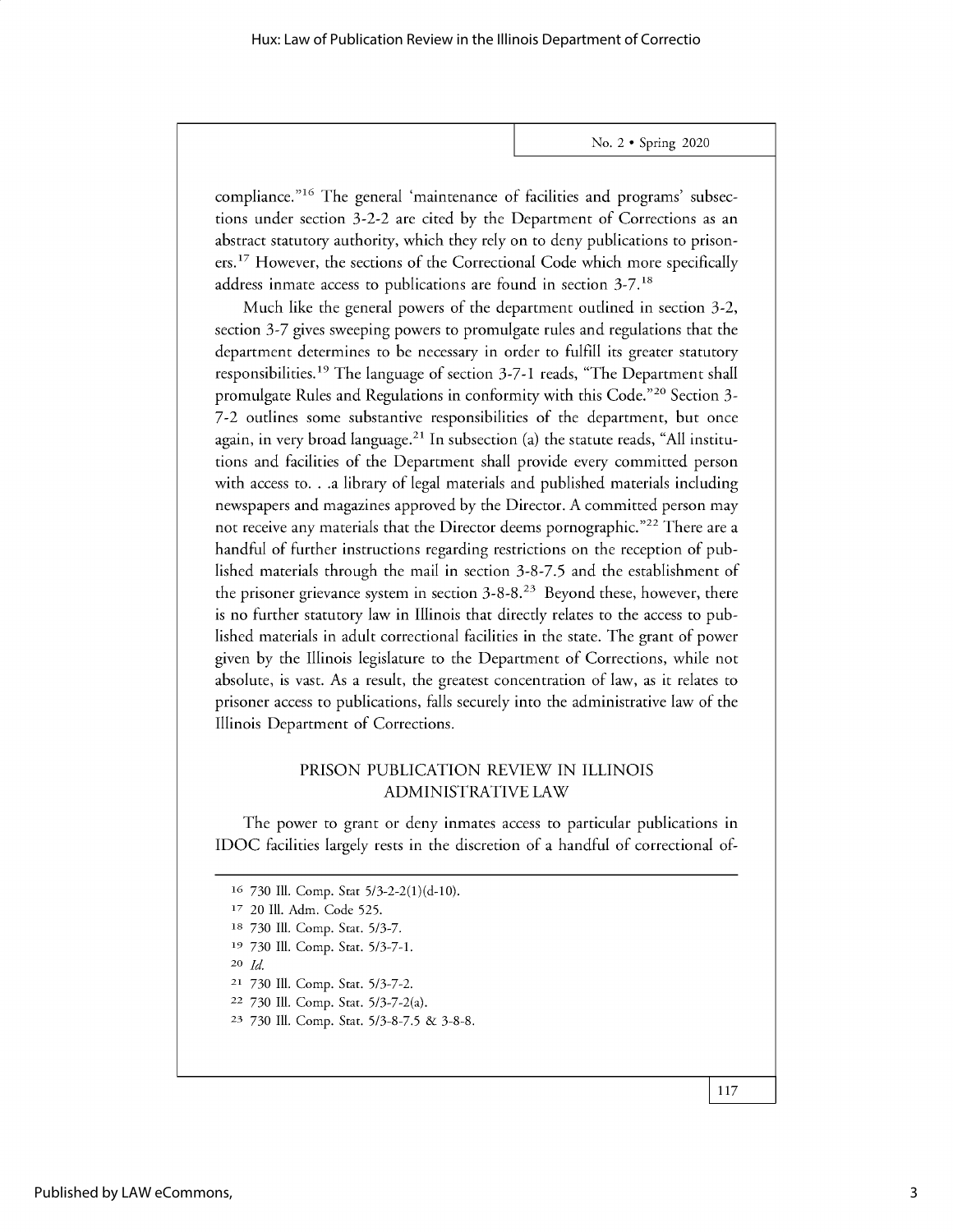ficers.<sup>24</sup> The rules and regulations promulgated by IDOC refer to these officers as 'publication review officers'.<sup>25</sup> These officers are appointed by the Chief Administrative Officer of each correctional facility.<sup>26</sup> The officers' discretion is based largely on their assessment of a number of factors in each publication they are reviewing for admission into an IDOC facility.<sup>27</sup> The first of these factors is simply the publication's 'obscenity'.<sup>2</sup>8 The regulations borrows a statutory definition of "obscenity" found in 720 ILCS 5/11-20(b), which effectively defines something as obscene "which occurs to an average person to be a depiction of sexual acts that lacks any further literary, artistic, political, or scientific value."<sup>29</sup> The next factor is the publication's perceived detrimental effect on "security, good order, rehabilitation, or discipline or if it might facilitate criminal activity, or be detrimental to mental health needs of an offender as determined by a mental health professional."<sup>30</sup>

While a brief review of the IDOC's banned publication list will demonstrate that the 'obscenity' factor generates the greatest number of denials, it is the second detrimental factor which gives publication review officers the widest discretion.<sup>31</sup> The central banned publication list, or "Statewide Publications Determination List," is actually a relatively archaic document that was originally compiled several decades ago when IDOC publication review procedure was more centralized.<sup>32</sup> As a result, a significant amount of the banned titles are adult entertainment magazines.<sup>33</sup> Mixed amongst these titles are numerous lifestyle and hobby magazines that are either entirely banned or have numerous issues in their catalogs banned. Some of these include, "American Hunter," "Advocate," "Illinois State Parks Magazine," "Outdoor Life," "JBL Pro Products for Music," and "Prison Life."<sup>34</sup> Other banned publications are related to extreme political ideologies, hate based or otherwise. Some of these include, "Anarchist Black Dragon," "The Aryan Eagle," and "Black Panthers Speak,"

**25** *Id.*

<sup>31</sup> Ill. Dept. of Corr., *Illinois Banned Books List*, BOOKS TO PRISONERS (May 29, 2019), http://www.bookstoprisoners.net/wp-content/uploads/2019/06/Illinois-banned-books-list.pdf.

**<sup>32</sup>**Telephone Interview with Alan Mills, Director, Uptown People's Law Center (Apr. 1, 2020).

33 *Id*

34 Ill. Dept. of Corr., *supra* note 31.

**<sup>24</sup>** 20 Ill. Adm. Code 525.220.

**<sup>26</sup>** *Id.;* 20 Ill. Adm. Code 525.202.

<sup>27</sup> 20 Ill. Adm. Code 525.230.

**<sup>28</sup>** 20 Ill. Adm. Code 525.230(a)(1).

**<sup>29</sup>** 20 Ill. Adm. Code 525.202.

**<sup>30</sup>** 20 Ill. Adm. Code 525.230(a)(2).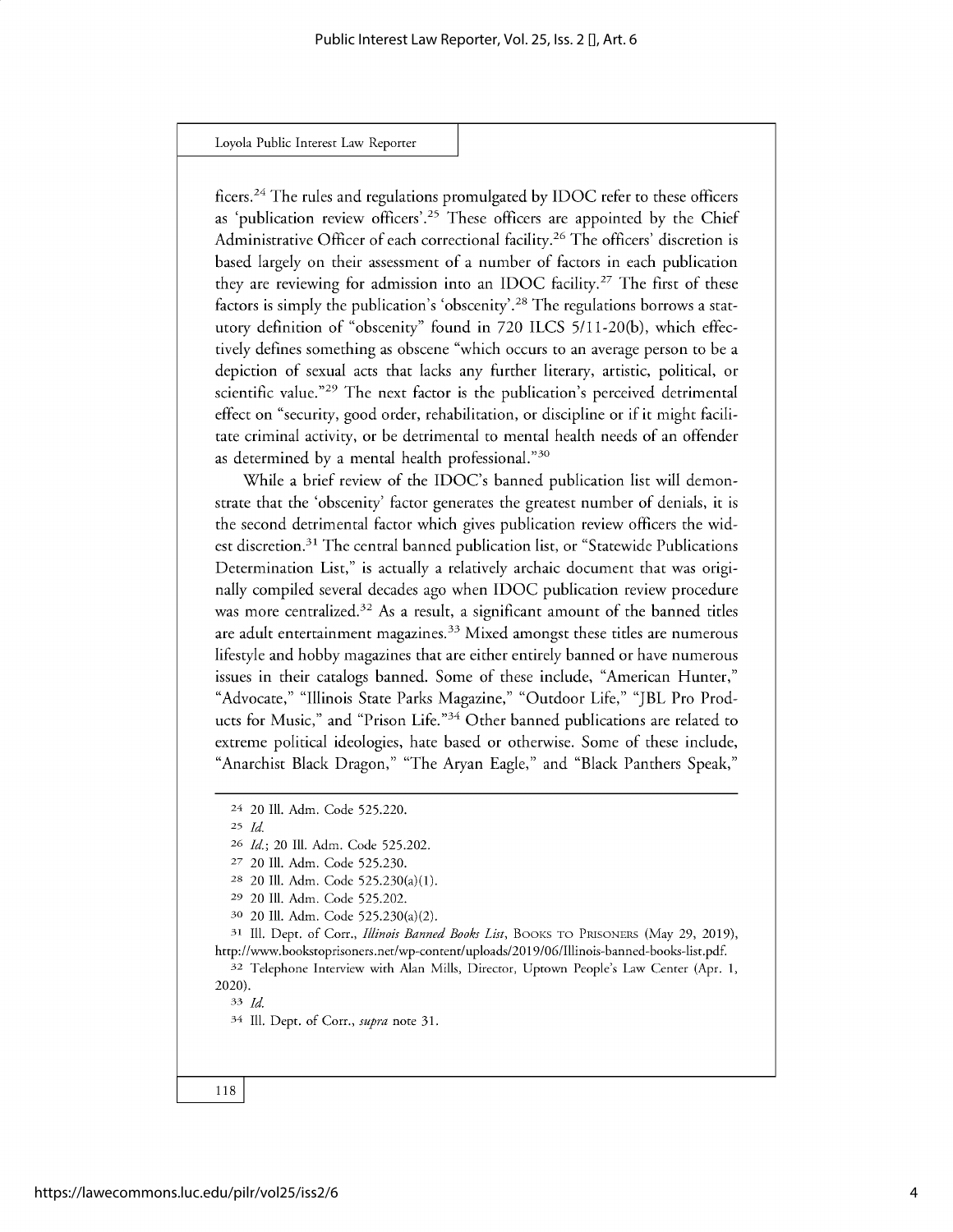and "Klan Krusader."<sup>35</sup> Unexpected disapproved publications include Diana Gabeldon's novel "Fiery Cross," "DuPont Company Material," "Pilot's Handbook of Weather," and a handful of publications from the National Association for the Advancement of Colored Peoples.<sup>36</sup> The list of disapproved publications does not include any rationale for the disapproval of any of the publications listed, so curious parties are required to speculate why particular works were denied.

As a result of the decentralization of the publication review process over the years, books and magazines which were denied by individual facilities were no longer being placed on the central disapproved publications list.<sup>37</sup> Under this system, if a publication was denied to prisoners at an IDOC facility, it still wouldn't be added to the central disapproval list.<sup>38</sup> Most of the titles that were denied at the Danville Correctional Facility in February, 2019, for example, cannot be found on the central disapproved publications list.<sup>39</sup>

IDOC regulations require that publication review officers must notify an inmate who requested a particular work of both the work's subjection to the review process and its denial.<sup>40</sup> The inmate is allowed to submit a supportive statement or other documentation within seven days of the notice to prevent a finding of disapproval, while the publisher of the work is allowed 21 days from the date of the notice.<sup>41</sup> If a publication review officer wishes for a publication to be disapproved, he or she will forward the recommendation for denial to the Chief Administrative Officer of the facility with an explanation.<sup>42</sup> If the Chief Administrative Officer concurs with the recommendation, the publication shall be disapproved.<sup> $43$ </sup> Up until November of 2019, this was where the publication review process ended within the IDOC and from there the denial would have to be challenged in a court of appropriate jurisdiction.<sup>44</sup>

After the media and popular outrage in response to the IDOC's actions pulling books from the shelves of the Danville prison library, the new director of the IDOC as well as the Illinois Lieutenant Governor's office responded in

<sup>35</sup>*Id*

**<sup>36</sup>***Id.* 37 Mills, *supra* note 32. **<sup>38</sup>***Id* **<sup>39</sup>**Lyon, *supra* note 1; Ill. Dept. of Corr., *supra* note 31. **40** 20 Ill. Adm. Code 525.230(c). **<sup>41</sup>***Id* **42** 20 Ill. Adm. Code 525.230(d). *43 Id*

<sup>44</sup> Mills, *supra* note 32.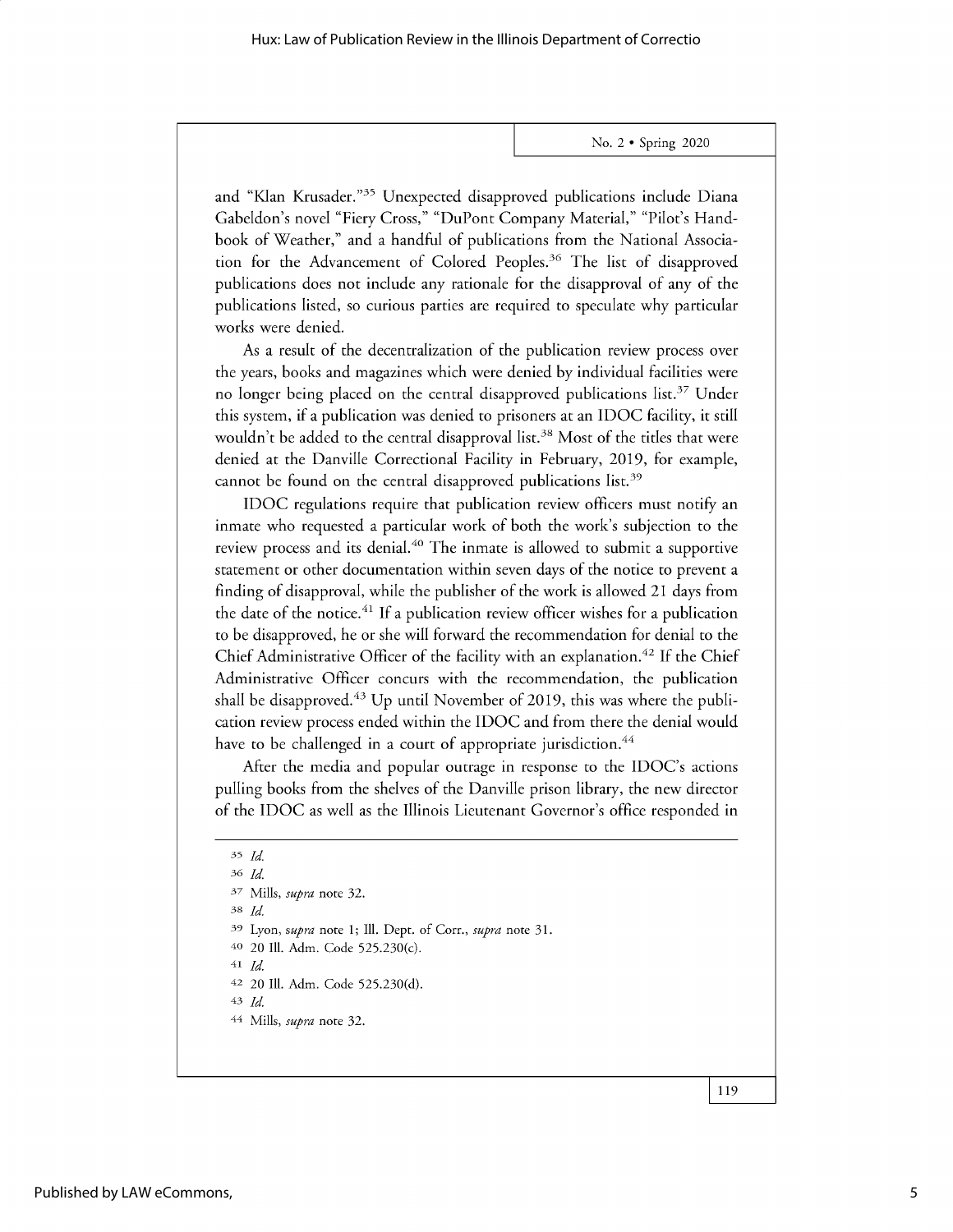an attempt to change the process by which publications are admitted or denied in to prisoners in IDOC facilities.<sup>45</sup> The acting IDOC director at the time, Rob Jeffreys, issued a new internal administrative directive that took effect on November 1st, 2019, but has not been published since.<sup>46</sup> A copy of the directive was provided to the Public Interest Law Reporter by Alan Mills, director of the Uptown People's Law Center, as part of an interview on the topic of this article.<sup>47</sup> The directive makes a handful of important additions to the existing procedure for IDOC publication review.<sup>48</sup> The new IDOC procedure effectively maintains the old system of initial review in prisons by having mail room staff examine received materials to see if they violate the department's standards for admissible publications.<sup>49</sup> If these staff members find the material to be violative, then the initial discretion of admission or denial falls again to the Publication Review Officer where their decision is then forwarded to the Chief Administrative Officer at the facility.<sup>50</sup>

The primary procedural innovation of the directive is the creation of the Central Publications Review Committee that operates on a departmental level, above the individual IDOC facilities.<sup>51</sup> The committee represents a mechanism which might be able to centralize the standards of publication review across the IDOC.<sup>52</sup> This would help to prevent each prison from operating under different interpretations and applications of the same bare statutory and regulatory standard, resulting in uneven decisions where an inmate in one prison might have access to a publication while an inmate in another prison might not.<sup>53</sup> Further, it might allow for the re-adoption of the use of the centralized IDOC disapproved publications list.<sup>54</sup> Hopefully, this could give the public more access to the publication denial decisions of the department which, in turn, could facilitate greater public oversight.

The directive makes a few other important changes to both the procedure and the standard of publication review in IDOC facilities. One of these changes is the use of the Educational Facility Administrator at each prison as

<sup>45</sup> Lyon, *supra* note 1.

<sup>46</sup> Ill. Dept. of Corr., Administrative Directive 04.01.108: Publication Reviews (2019).

<sup>47</sup> Telephone Interview with Alan Mills, Director, Uptown People's Law Center (Apr. 1, 2020).

<sup>48</sup> Ill. Dept. of Corr., Administrative Directive 04.01.108: Publication Reviews, II.F (2019). <sup>49</sup>*Id* at II.F.5.

so *Id* at II.F.5(a)(2).

<sup>51</sup>*Id* at II.H.

<sup>52</sup> Mills, *supra* note 32.

<sup>54</sup> *Id*

<sup>54</sup> Mills, *supra* note 32.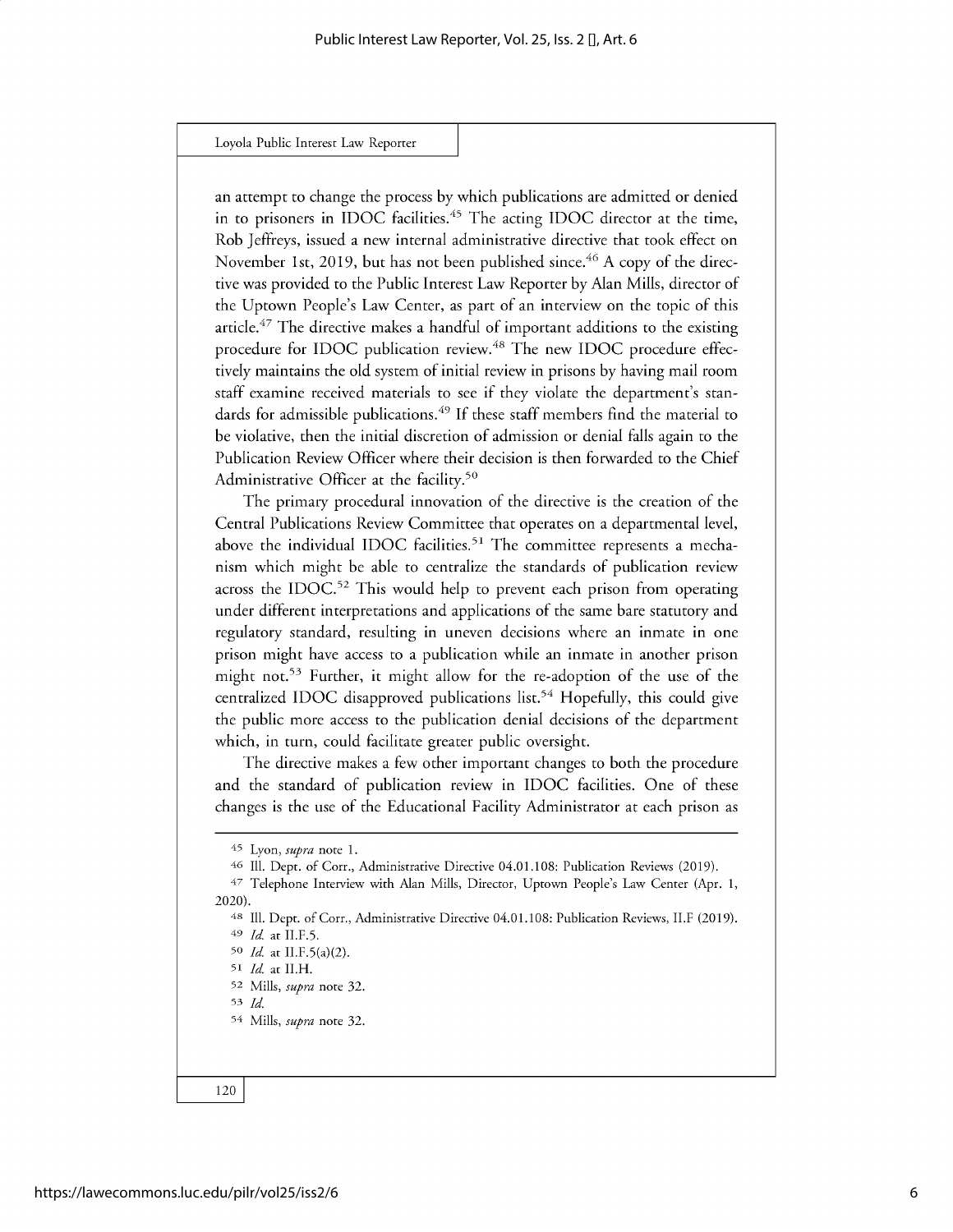the arbiter of the admission standard in cases where one of the prison educational programs is trying to admit the publication in question.<sup>55</sup> This does not extend to requests made by individual inmates, however, it still gives primary discretion to Publication Review Officers.<sup>56</sup>

Finally, the standard of review of publications that are requested to be admitted to a facility has been expanded to some degree, including more specific language prohibiting publications which 'facilitates unauthorized organizational activity' or 'overtly advocates or encourages violence, hatred or group disruption.<sup>'57</sup> Nonetheless, the directive still includes the broadly written 'detrimental to the security or good order of the facility' clause, which continues Publication Review Officers and individual facilities broad discretion in the review process. <sup>58</sup>The result of this directive, then, is not a total overhaul of the publication review system in Illinois prisons. Rather, it is simply a reigning in of the total discretion of individual facilities to deny and censor publications to prisoners. Instead, it places that power in the hands of the publicly unaccountable Central Publications Review Committee and the Director of the IDOC.

### THE IMPORTANCE OF FURTHER REFORM

Further administrative and statutory reform is still required for several reasons. First among these reasons is the incredibly deferential case law standard currently employed by both Federal and State courts reviewing the decisions of prison officials under the Supreme Court decision *Turner v. Safely*.<sup>59</sup> Under this standard, "correctional officials have done everything from prohibiting President Obama's book as a national security threat; to using hobby knives to excise Bible passages from letters; to forbidding all nonreligious publications; to banning Ulysses, John Updike, Maimonides, case law, and cat pictures."60 This is the standard awaiting inmates who challenge their jailors' publication decisions, if they are even able to file a suit in a court of law in the first place.

There are many obstacles a prisoner faces when attempting to challenge a publication denial in federal or state court. Amongst these, the Illinois Administrative Procedure Act precludes the IDOC from appeal review on the basis of

<sup>55</sup> Ill. Dept. of Corr., *supra* note 50, at II.F.5(b).

*<sup>56</sup>Id* at II.J.3(c) & II.J.4.

*<sup>57</sup> Id.* at II.G.2(d), (e).

**<sup>58</sup>** *Id.* at II.G.2(k).

<sup>59</sup> David Shapiro, *Lenient in Theory, Dumb in Fact: Prison, Speech, and Scrutiny,* 84 GEO. WASH. L. REv. 972, 975-76 (2016).

<sup>6</sup>o *Id* at 1026-27.